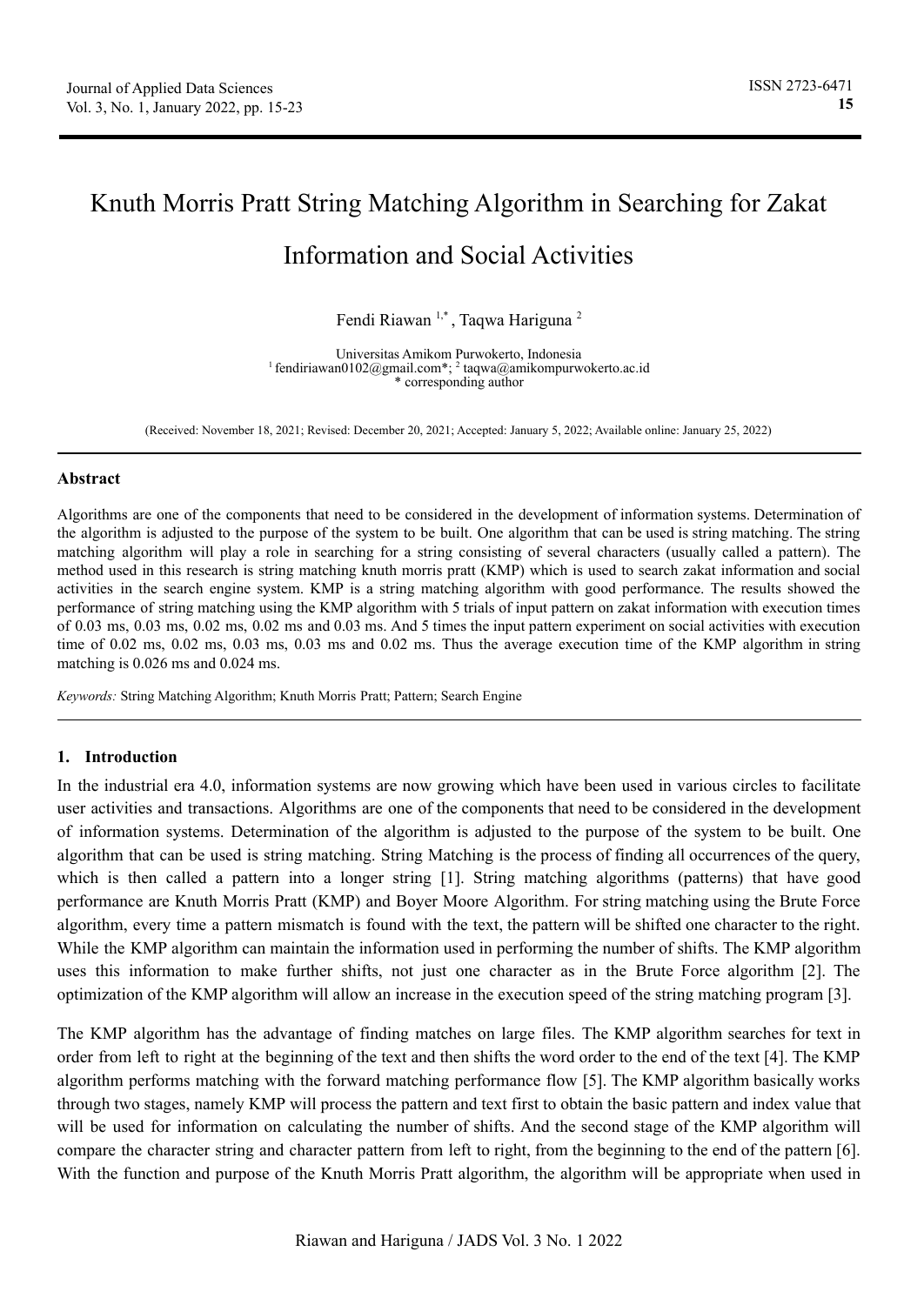optimizing search results. Therefore, this research will implement the knuth morris pratt algorithm in website-based software engineering for optimizing search results in the study of finding information about zakat and social activities at LAZISMU Baturraden.

# **2. Knuth Morris Pratt (KMP) Method/Algorithm**

Knuth Morris Pratt Algorithm (KMP) is an algorithm that is used in the search process where a string (in this case is referred to as a pattern) is found in a collection of other strings with a larger size [7]. The KMP (Knuth Morris Pratt) algorithm is a type of Exact String Matching Algorithm which is an exact match of strings with the arrangement of characters in the string being matched having the order or number of characters in the same string [8].

The KMP algorithm can shift effectively because it does preprocessing on the pattern so that a LPS component (Longest Proper Prefix Which Is Suffix) can be known, which is obtained based on the pattern sought before the main program is run. LPS is utilized for the largest shift that can be made to avoid unnecessary comparisons [9]. A match occurs when the characters in the text and the characters in the pattern being compared are the same, while the mismatch is the opposite [10].



**Figure. 1.** KMP algorithm method

# 1) LAZISMU Search Engine System Development

At this stage the researchers designed a search engine system that was used as a medium in research [11]. The thing to do at this stage is to build a database and display the search engine.

# 2) Knuth Morris Pratt Algorithm Implementation

At this stage, the Knuth Morris Pratt algorithm is implemented as a search engine to obtain accurate and optimal search results [12].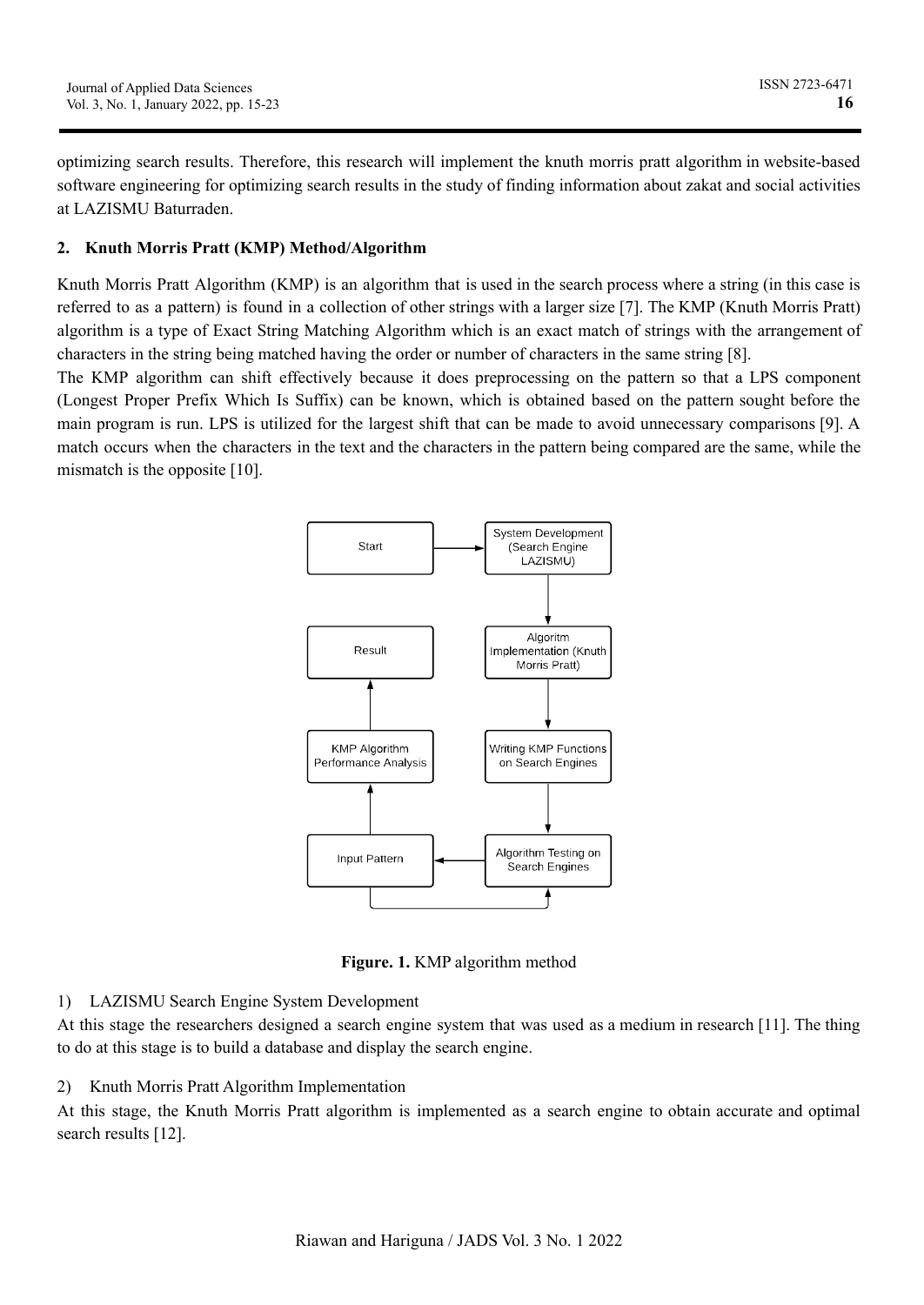# 3) Writing KMP Functions on Search Engines

In order for the Knuth Morris Pratt Algorithm to run well, it is necessary to write several functions, namely KMPSearch and preKMP [13].

4) Testing the Knuth Morris Pratt Algorithm on Search Engine Systems

At the testing stage, it will be tested regarding the implementation of the Knuth Morris Pratt algorithm in the search system (search engine) [14-17]. At this stage, the performance of the Knuth Morris Pratt algorithm will be known in obtaining optimal and accurate search results.

# 5) Input Pattern

In the stage of testing the performance of the KMP algorithm, the first step that must be done is to enter a pattern. Where in this system the pattern is a search query entered by the user on the search engine system [18]. The input pattern will continue to be performed every time the KMP algorithm is tested [19].

# 6) Knuth Morris Pratt Algorithm Performance Analysis

After the pattern input process is carried out, an analysis phase will be carried out on the search performance carried out by the KMP algorithm for pattern matching against the text in the database [20]. And it can be seen as the result of the performance of the KMP algorithm.

# **3. Result**

Optimization of search for zakat information and website-based social activities using the Knuth Morris Pratt algorithm. In the process of implementing the Knuth Morris Pratt algorithm for optimizing the search for zakat information and social activities, it consists of several stages, namely analysis, designing a search function system (search engine), implementing the Knuth Morris Pratt algorithm on the system, and testing the Knuth Morris Pratt algorithm on the search engine function in system.

# 1) LAZISMU Search Engine System Development

Before implementing the Knuth Morris Pratt (KMP) algorithm in optimizing the search for zakat information and social activities, a search engine system is needed which will later become a medium for implementing the KMP algorithm.

#### 2) Knuth Morris Pratt Algorithm Implementation

After the design stage of the search engine function system is complete, then enter the implementation stage of the Knuth Morris Pratt algorithm. The KMP algorithm will play a role in the search for zakat information and social activities optimally in the search engine system. Where the search process is carried out by matching the pattern entered by the user with the existing text pattern in the database.

#### 3) Writing KMP Functions on Search Engines

The Knuth Morris Pratt Algorithm consists of several functions to carry out the process of matching and shifting patterns to the text in the database. Some of the functions used in the KMP Algorithm in the implementation of search engines for zakat information are as follows: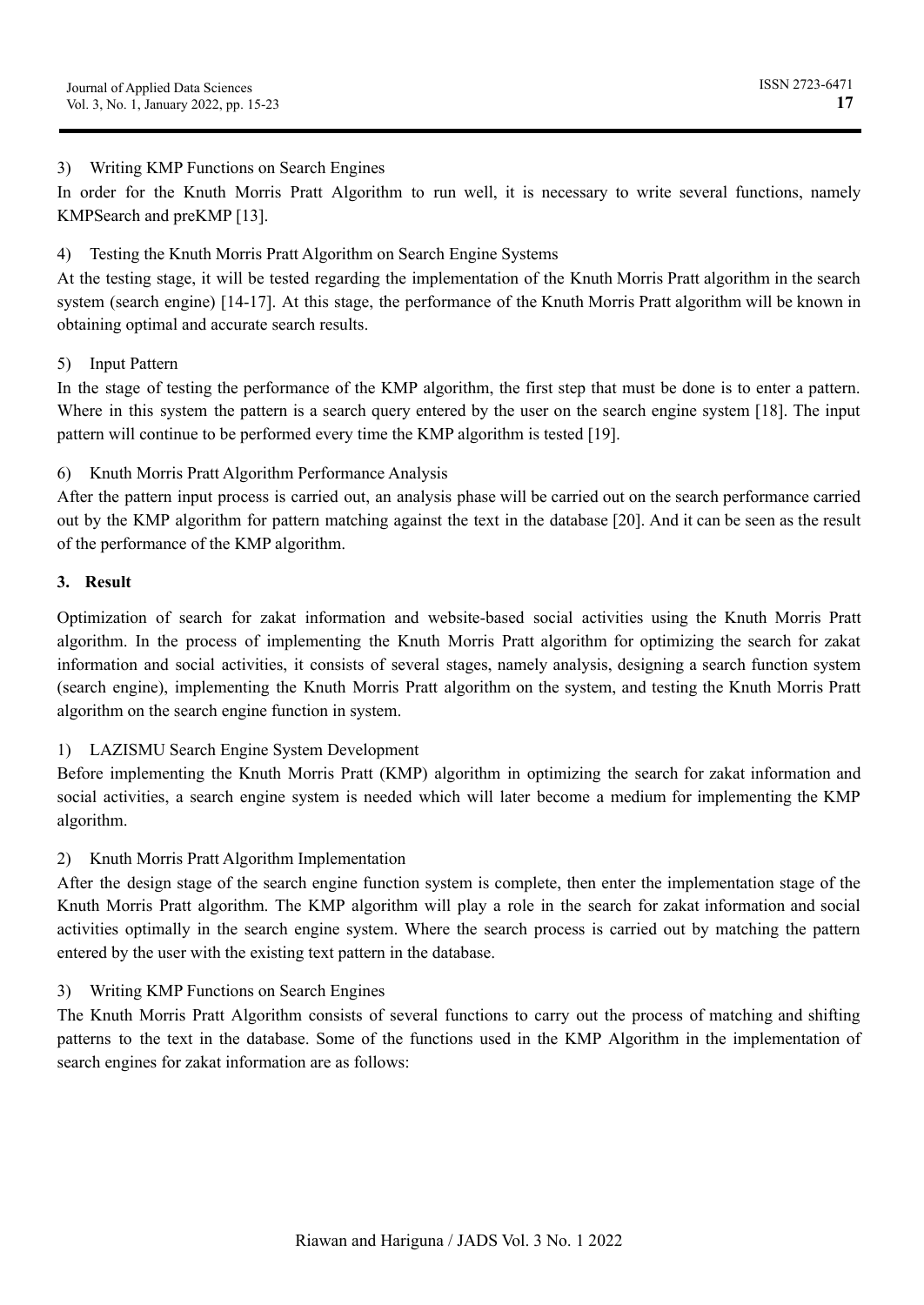# *Function preKMP*

```
function preKMP($pattern){
    Si = 0:
    Sj =Slompat[0] = -1;
    while($i<count($pattern)){
       while($j>-1 && $pattern[$i]!=$pattern[$j]){
         $j =Slompat[$j];
       $i++;5j++;
       if(isset(Spattern[$i])&&isset(Spattern[$j])){
         if(Spattern[$i]==$pattern[$j]){
            Slompat[$i]=Slompat[$j];
          \text{lelesc}Slompat[$i]=$j;
         J.
       ł
     ł
return $lompat;
```
**Figure. 2.** Function preKMP

The preKMP function will determine the shift in the matching process. Where the match will start from the first index in the pattern against the text stored in the database. The mismatch between the pattern position index and the text will be used as information for shifting. The preKMP function has a pattern variable parameter with the declaration that the text index value is 0 and the pattern index value will be filled with the jump variable value when it is indexed 0.

As long as the condition of the text index value is less than the pattern index value count and as long as the pattern index value is greater than -1 and the pattern index is not the same as the text index, information will be obtained regarding the number of shift jumps that will be carried out with the value based on the location of the index value when it occurs. incompatibility.

*Function KMPSearch*



**Figure. 3.** Function KMPSearch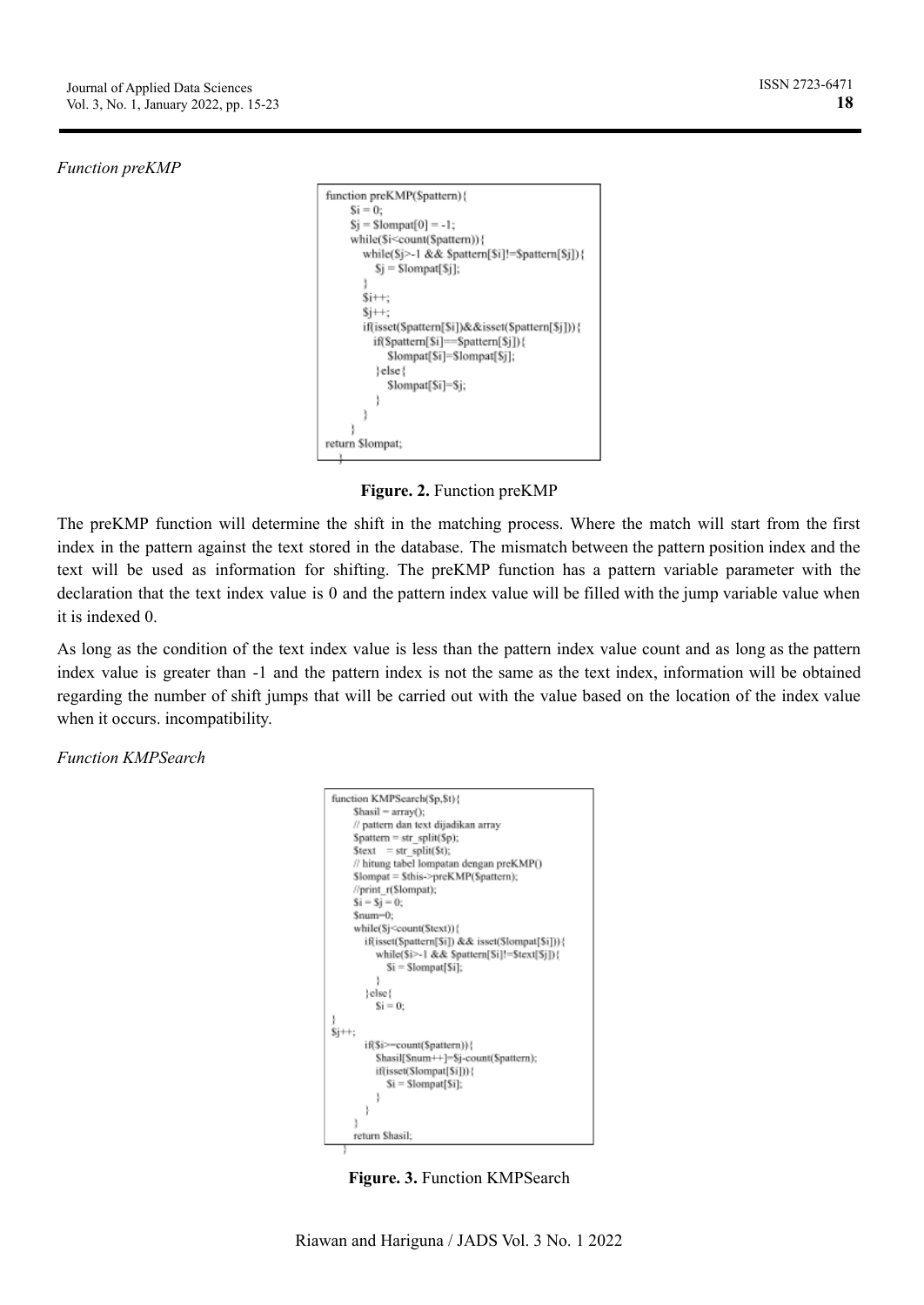The KMPSearch function will return the last character index of the pattern found in the string. The KMPSearch function performs branching with conditions as long as the pattern index value (i) is less than the enumeration of the number of indexes in the text, then checks through the isset() command on the pattern and jump variables whether they have been set or not, where the isset function will return false if both variables ( pattern and jump) contains null and returns true if both variables (pattern and jump) have been defined.

And as long as the text index value is not the same as the pattern index value, the pattern index value will be filled in by the value of the jump variable and outside of these conditions (the text index matches the pattern index) then the index value i is 0. And the matching continues with iterations on the index values  $i^{++}$  and  $i^{++}$ . And if during the condition that the text index value is greater than the number of pattern index counts, then the result variable value is the text index with the number of pattern index counts.

# 4) Testing the Knuth Morris Pratt Algorithm on Search Engine Systems

After the implementation stage and writing functions on the KMP Algorithm, then the testing stage is carried out on the application of the search engine system. The process of testing the KMP Algorithm is carried out through several steps as follows:

# *Input Pattern*

The first step in the KMP algorithm testing process that must be done is to enter a pattern. Where pattern is a search query entered by the user. Pattern will be used in the process of matching and shifting the existing text in the database. The pattern input process will be carried out during the KMP Algorithm testing process.

# *Knuth Morris Pratt Algorithm Performance Analysis*

In the Knuth Morris Pratt algorithm, the initial process carried out is inputting the pattern, where the pattern in question is the search query desired by the user. Furthermore, the KMP algorithm will initialize the existing pattern, such as the length of the pattern and determine the index of the pattern and text (data in the database). And then shifting and matching will be done from the pattern to the text.

| Text:       | $\mathbf b$      | a            | $\mathbf c$      | $\mathbf k$      | $\mathbf b$      | $\overline{O}$ | n           | e |
|-------------|------------------|--------------|------------------|------------------|------------------|----------------|-------------|---|
|             | $\boldsymbol{0}$ |              |                  |                  |                  |                |             |   |
| Pattern     | $\mathbf b$      | $\mathbf{O}$ | $\mathbf n$      | e                |                  |                |             |   |
|             |                  |              | $\boldsymbol{0}$ |                  |                  |                |             |   |
| Iteration 2 |                  |              | $\mathbf b$      | $\mathbf{O}$     | $\mathbf n$      | e              |             |   |
|             |                  |              |                  | $\boldsymbol{0}$ |                  |                |             |   |
| Iteration 3 |                  |              |                  | $\mathbf b$      | $\mathbf{O}$     | $\mathbf n$    | e           |   |
|             |                  |              |                  |                  | $\boldsymbol{0}$ |                | 2           | 3 |
| Iteration 4 |                  |              |                  |                  | $\mathbf b$      | $\overline{0}$ | $\mathbf n$ | e |

# **Table. 1.** KMP Algorithm Shift Process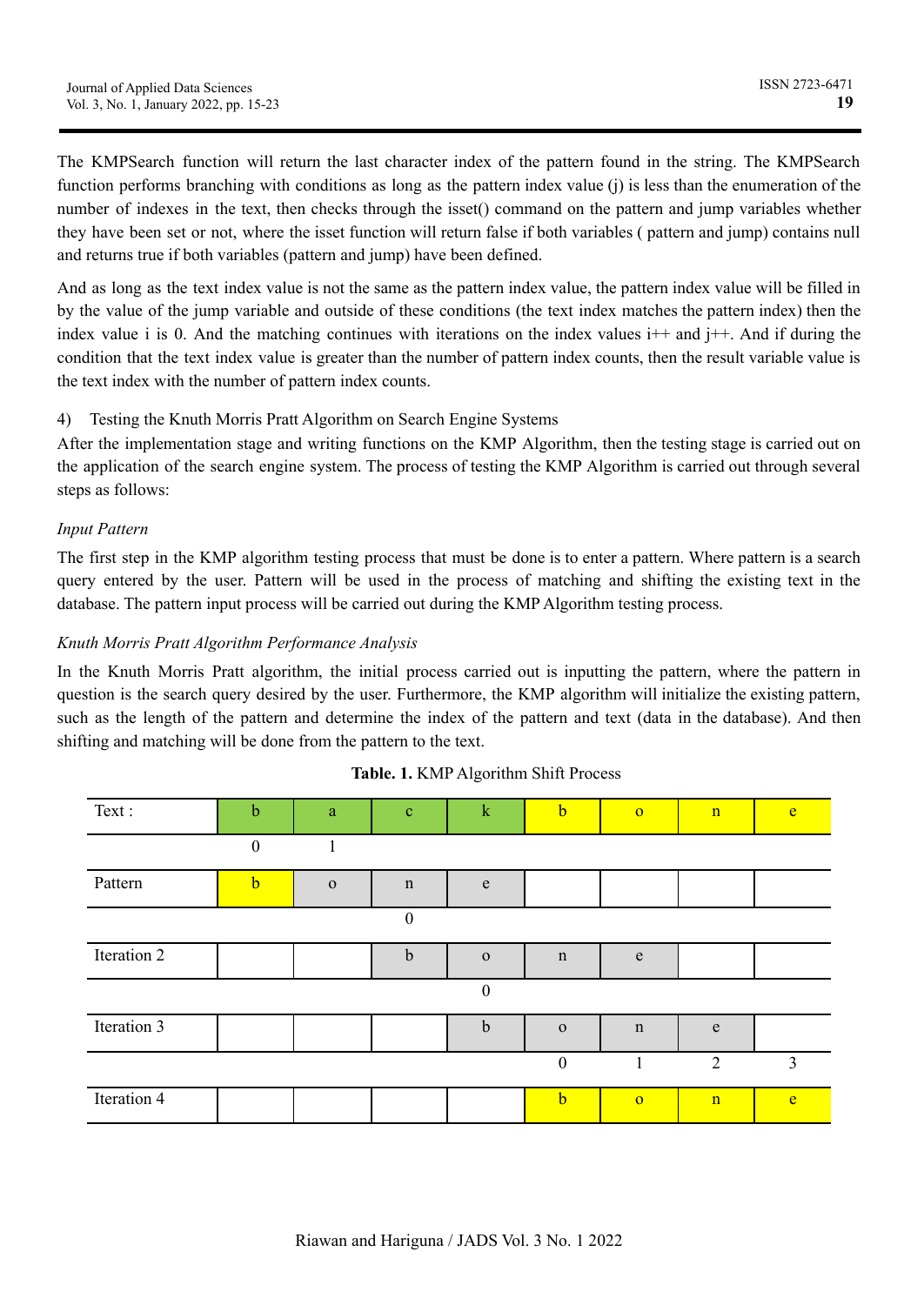#### **4. Discussion**

In the implementation of the Knuth Morris Pratt Algorithm, it displays the search process by matching a string that has been matched between the inputted pattern and the description field from the information and activity table contained in your typical database. The following are the results of searching for information on zakat and social activities using the KMP algorithm, which can be seen in the following table.

| No | Pattern | Number of descriptions found | <b>KMP Search Function Execution Time</b><br>(ms) |
|----|---------|------------------------------|---------------------------------------------------|
|    | Zakat   | 12                           | 0.03                                              |
| 2. | Sedekah | 23                           | 0.03                                              |
| 3. | Kikir   |                              | 0.02                                              |
| 4. | Islam   |                              | 0.02                                              |
|    | Memberi |                              | 0.03                                              |
|    |         | Amount                       | 0.13                                              |
|    |         | Average                      | 0.026                                             |

|  | <b>Table. 2.</b> KMP Execution Performance on Zakat Information |  |  |  |  |
|--|-----------------------------------------------------------------|--|--|--|--|
|--|-----------------------------------------------------------------|--|--|--|--|

From table 3.2 KMP Execution Performance on Zakat Information, it can be seen that the average execution time of the KMP algorithm is 0.026 ms with the amount of text data in the information table database as many as 99 data which are matched according to the pattern.

| N <sub>o</sub> | Pattern            | Number of descriptions found | <b>KMP</b> Search Function Execution Time<br>(ms) |
|----------------|--------------------|------------------------------|---------------------------------------------------|
|                | <b>UMKM</b>        |                              | 0.02                                              |
| 2.             | Beasiswa           |                              | 0.02                                              |
| 3.             | Lazismu Baturraden |                              | 0.03                                              |
| 4.             | Kajian             |                              | 0.03                                              |
|                | Ahad               |                              | 0.02                                              |
|                |                    | Amount                       | 0.12                                              |
|                |                    | Average                      | 0.024                                             |

**Table. 3.** KMP Execution Performance on Social Activities

From table 3.3 KMP Execution Performance on Social Activities, it can be seen that the average execution time of the KMP algorithm is 0.024 ms with the amount of text data in the activity table database as many as 8 data which are matched according to the pattern entered by the user.

Thus the results of the search performance of the KMP algorithm function shown by the table with the amount of zakat information data in the database as much as 99 and data on social activities in the database as much as 8 can be presented in the form of a bar chart of the performance of the KMP algorithm as follows: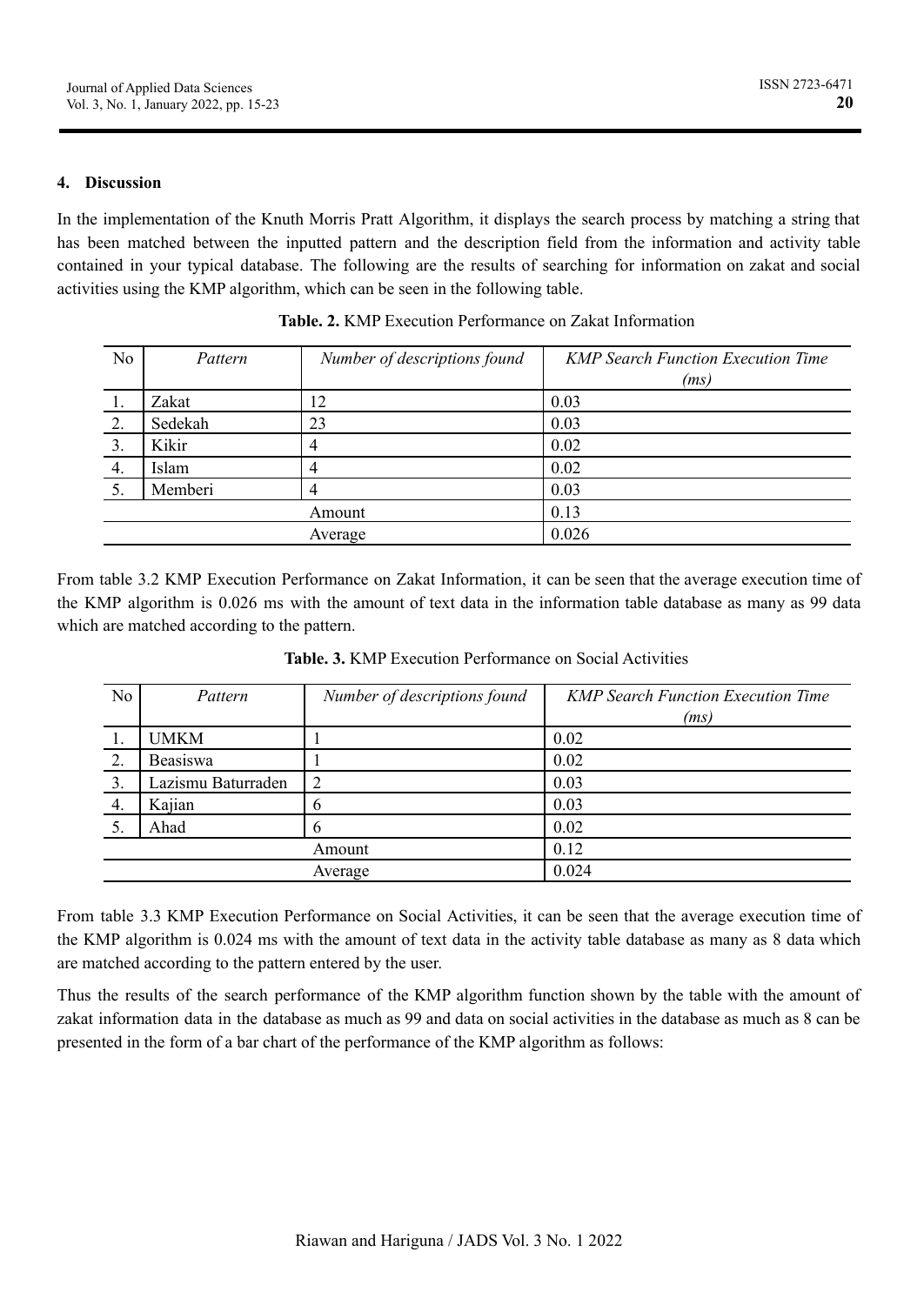

**Figure. 4.** KMP Algorithm Performance Diagram on Information

Figure 4 shows the performance of the KMP algorithm on the information table seen through the execution time of matching the pattern with the text in the information database. Where the average execution time is 0.026 ms against 99 data.



**Figure. 5.** KMP Algorithm Performance Diagram on Activities

Figure 5 shows the performance of the KMP algorithm on the activity table as seen through the execution time of matching the pattern with the text in the activity database. Where the average execution time is 0.024 ms for 8 data.

# **5. Conclusion**

Based on the results of the analysis and discussion that has been carried out in the implementation of the Knuth Morris Pratt (KMP) Algorithm on search engines for zakat information and social activities, the following conclusions can be drawn: The implementation of the Knuth Morris Pratt Algorithm (KMP) on search engines has good and fast performance in the pattern matching process with text in the database and the Knuth Morris Pratt Algorithm (KMP) will display search results in the form of data that has the same word as the pattern and data containing the word like the characters in the pattern. The Knuth Morris Pratt (KMP) algorithm has the right search results according to the search pattern entered by the user. The search results are text that has the same word as pattern and text that contains words like pattern. The Knuth Morris Pratt (KMP) algorithm has a good performance with the performance of match execution time and search results on the information table an average of 0.026 ms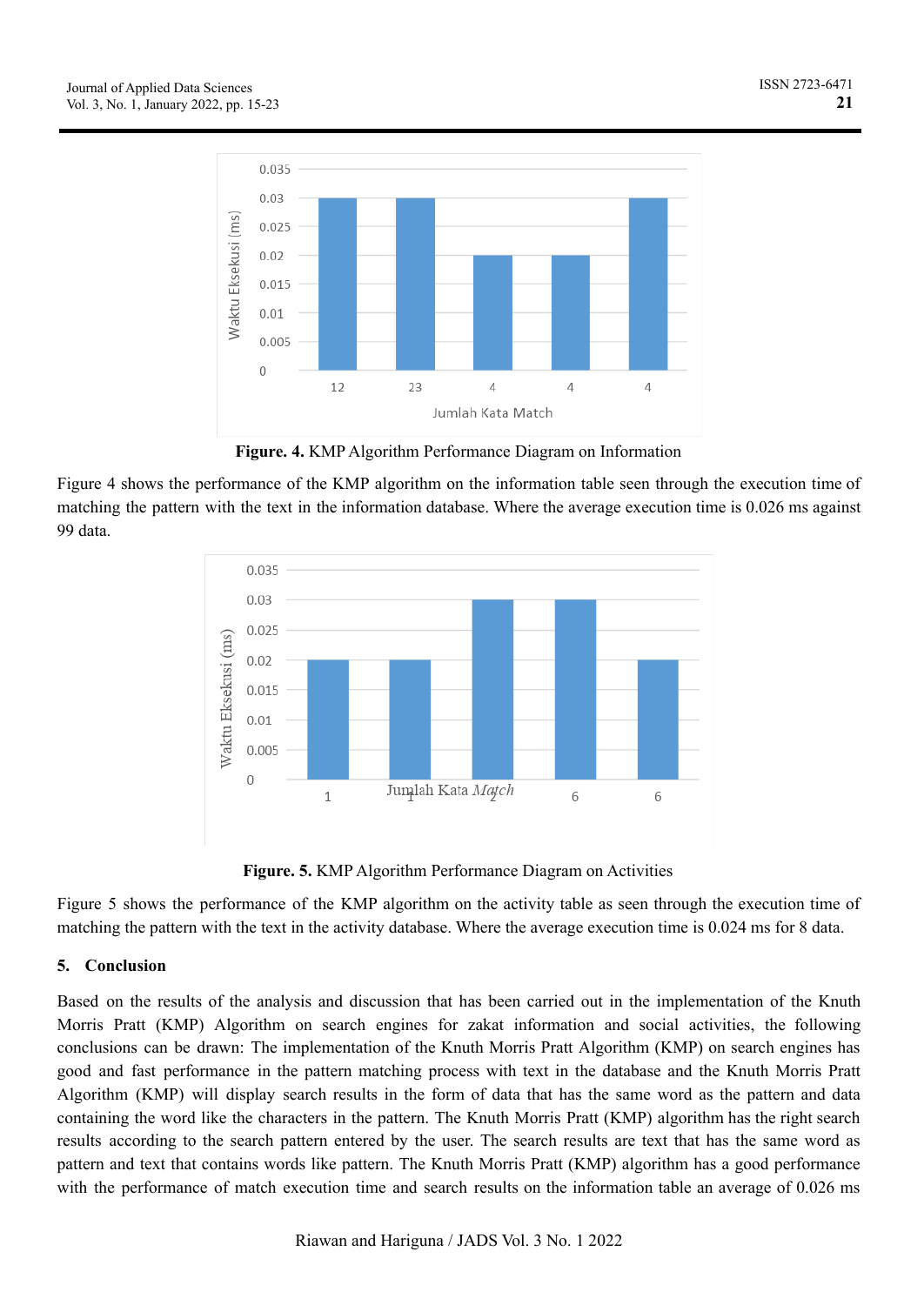with search execution time data of 0.03 ms, 0.03 ms, 0.02 ms, 0.02 ms and 0.03 ms. And the execution time of matching and searching results on the activity table averaged 0.024 ms with data on search execution times of 0.02 ms, 0.02 ms, 0.03 ms, 0.03 and 0.02 ms.

# **References**

- [1] A. R. Hakim, K. Nasution, O. K. Sulaiman, and M. Z. Siambaton, "Perancangan Aplikasi Skripsi Online Menggunakan Algoritma String Matching Knuth Morris-Pratt Pada Fakultas Teknik Universitas Islam Sumatera Utara," J. Ilmu Komput. dan Inform., vol. 03, no. 2598–6341, pp. 98–107, 2019.
- [2] M. Syarif, "Implementasi Algoritma String Matching Dalam Pencarian Surah Dan Ayat Dalam Al-Quran Berbasis Web," Indones. J. Netw. Secur., vol. 6, no. 2, pp. 70–76, 2017.
- [3] A. B. Vavrenyuk, V. V Makarov, and V. A. Shurygin, "The substring search algorithm in the biotechnological processes simulation," Int. J. Pure Appl. Math., vol. 118, no. 5, pp. 701–709, 2018.
- [4] T. H. Sa'diah, "Implementasi Algoritma Knuth-Morris-Pratt Pada Fungsi Pencarian Judul Tugas Akhir Repository," J. Komputasi, vol. 14, no. 1, pp. 115–125, 2017.
- [5] M. R. Hossen, M. S. Azam, and H. K. Rana, "Performance Evaluation of Various DNA Pattern Matching Algorithms Using Different Genome Datasets," Accel. world's Res., vol. 3, no. 1, 2018, doi: 10.5281/zenodo.2580651.
- [6] R. Y. Tsarev, A. S. Chernigovskiy, E. A. Tsareva, V. V. Brezitskaya, A. Y. Nikiforov, and N. A. Smirnov, "Combined string searching algorithm based on knuth-morris- pratt and boyer-moore algorithms," IOP Conf. Ser. Mater. Sci. Eng., vol. 122, no. 1, 2016, doi: 10.1088/1757-899X/122/1/012034.
- [7] Nuraini and B. Firmansyah, "IMPLEMENTASI ALGORITMA KNUTH MORRIS PRATH UNTUK KAMUS TERJEMAHAN DIGITAL ACEH – BAHASA INDONESIA BERBASIS WEB," J. Nas. Inform., vol. 1, no. 1, pp. 66–75, 2020.
- [8] M. M. Y. Daeli and R. K. Hondro, "Perancangan Aplikasi Pencarian Kata dengan Kombinasi Algoritma Knuth Morris Pratt dan Algoritma Boyer Moore," Maj. Ilm. INTI, vol. XII, no. 2, pp. 271–275, 2017, [Online]. Available: https://ejurnal.stmik-budidarma.ac.id/index.php/inti/article/view/380/362.
- [9] A. F. Qur'ani, "Penerapan Algoritma String Matching Knuth-Morris- Pratt Untuk Mencari Modifikasi Pada Kode," Makal. IF2211 Strateg. Algoritm. Inst. Teknol. Bandung, 2021.
- [10]W. Astuti, "Analisis String Matching Pada Judul Skripsi Dengan Algoritma Knuth-Morris Pratt (Kmp)," Ilk. J. Ilm., vol. 9, no. 2, pp. 167–172, 2017, doi: 10.33096/ilkom.v9i2.136.167-172.
- [11]C. B. G. Maldonado, M. S. Penas, and M. V. L. Lopez, "Negative Selection and Knuth Morris Pratt Algorithm for Anomaly Detection," IEEE Lat. Am. Trans., vol. 14, no. 3, pp. 1473–1479, 2016, doi: 10.1109/TLA.2016.7459637.
- [12]K.-J. Lin, Y.-H. Huang, and C.-Y. Lin, "Efficient Parallel Knuth-Morris-Pratt Algorithm for Multi-GPUs with CUDA BT - Advances in Intelligent Systems and Applications - Volume 2," in IOP Conference Series: Earth and Environmental Science, 2013, pp. 543–552.
- [13]R. Rahim, I. Zulkarnain, and H. Jaya, "A review: Search visualization with Knuth Morris Pratt algorithm," IOP Conf. Ser. Mater. Sci. Eng., vol. 237, no. 1, pp. 1–6, 2017, doi: 10.1088/1757-899X/237/1/012026.
- [14]R. Y. Tsarev, A. S. Chernigovskiy, E. A. Tsareva, V. V. Brezitskaya, A. Y. Nikiforov, and N. A. Smirnov, "Combined string searching algorithm based on knuth-morris- pratt and boyer-moore algorithms," IOP Conf. Ser. Mater. Sci. Eng., vol. 122, no. 1, 2016, doi: 10.1088/1757-899X/122/1/012034.